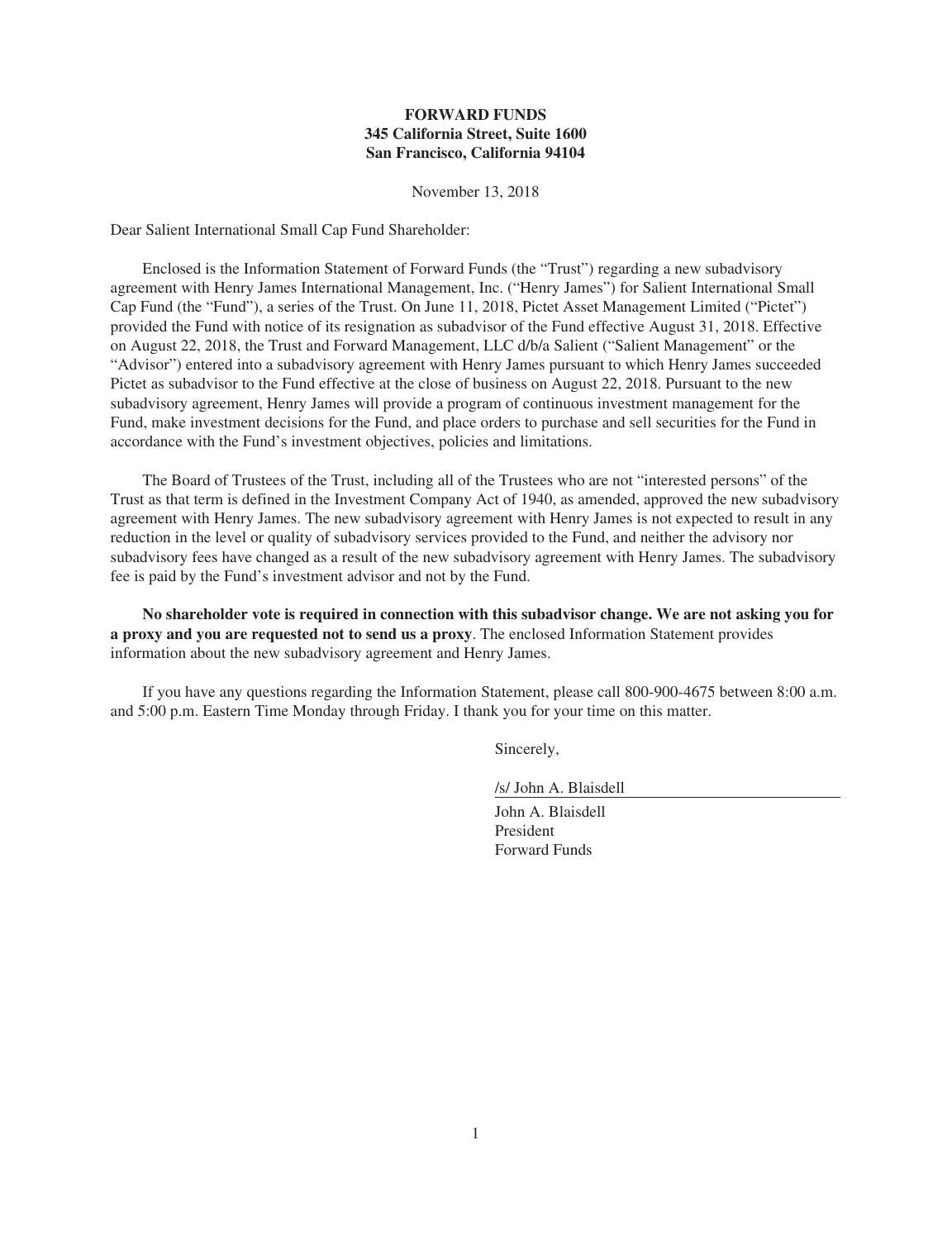## **FORWARD FUNDS 345 California Street, Suite 1600 San Francisco, California 94104**

#### **INFORMATION STATEMENT**

## **NEW SUBADVISORY AGREEMENT FOR SALIENT INTERNATIONAL SMALL CAP FUND**

#### **INTRODUCTION**

This Information Statement details a recent subadvisor change relating to Salient International Small Cap Fund (the "Fund"), a series of Forward Funds (the "Trust"). At its in-person meeting held on July 31, 2018, the Board of Trustees of the Trust (the "Board" or "Trustees"), including all the Trustees who are not "interested persons" (as defined in the Investment Company Act of 1940, as amended (the "1940 Act")) of the Trust, Forward Management, LLC d/b/a Salient ("Salient Management" or the "Advisor") or Henry James International Management, Inc. ("Henry James"), the new subadvisor (the "Independent Trustees"), was informed that Pictet Asset Management Limited ("Pictet") had provided notice to the Fund of its resignation as subadvisor effective no later than August 31, 2018. At that meeting, based on a recommendation from Salient Management, the Board approved a new subadvisory agreement between Salient Management and Henry James appointing Henry James to serve as the new subadvisor to the Fund (the "Henry James Subadvisory Agreement"). At the same time, the Board approved the termination of Pictet Asset Management Limited ("Pictet") as subadvisor to the Fund. These changes became effective at the close of business on August 22, 2018. This Information Statement is being mailed on or about November 19, 2018 to shareholders of the Fund as of October 31, 2018 (the "Record Date"). A discussion of the Board's determination to appoint Henry James as the Fund's subadvisor is provided in the "Board Consideration of Henry James Subadvisory Agreement" section below.

**Forward Funds.** The Trust is an open-end management investment company, commonly known as a mutual fund, registered under the 1940 Act. The shares of the Trust are divided into separate series or funds, including the Fund.

**Investment Management and Administration.** Salient Management is the Fund's investment advisor. Pursuant to an investment advisory agreement with the Trust, the Advisor is responsible for, among other things, administering the business and affairs of the Trust and selecting, contracting with, compensating and monitoring the performance of the investment subadvisor that manages the investment of the assets of the Fund or provides other subadvisory services pursuant to a subadvisory agreement with the Advisor. The Advisor is registered as an investment advisor under the Investment Advisers Act of 1940, as amended (the "Advisers Act").

**The Distributor**. Forward Securities, LLC (the "Distributor") serves as the Trust's distributor.

**The Administrator**. ALPS Fund Services, Inc. (the "Administrator") serves as the Trust's administrator.

The offices of Salient Management and the Distributor are located at 345 California Street, Suite 1600, San Francisco, California 94104. The Distributor is 100% owned by Salient Management. The offices of the Administrator are located at 1290 Broadway, Suite 1100, Denver, CO 80203

Pursuant to an exemptive order (the "Order") received from the Securities and Exchange Commission ("SEC"), the Advisor is permitted to appoint a new subadvisor for a fund or change the terms of an existing subadvisory agreement (including subadvisory fees) solely with Board approval, subject to certain conditions,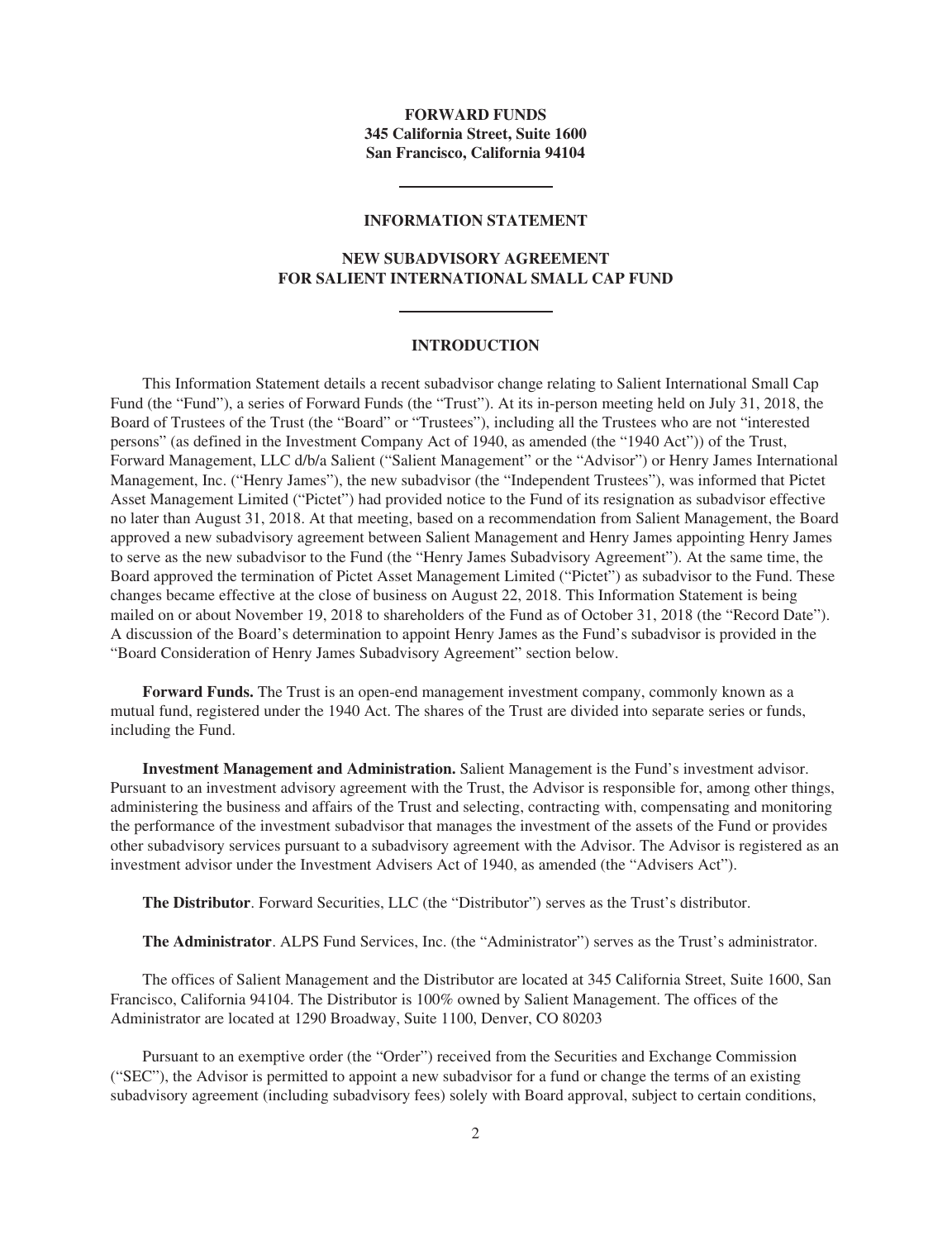and without obtaining shareholder approval, provided that the subadvisor is not an affiliate of the Advisor. Because the Henry James Subadvisory Agreement described in this Information Statement does not involve a subadvisor that is affiliated with the Advisor, **the Trust is not required to obtain shareholder approval in connection with this subadvisor change. We are not asking you for a proxy and you are requested not to send us a proxy, with respect to this subadvisor change.**

**Annual and Semiannual Reports**. The Fund will furnish, without charge, a copy of its most recent annual report and semiannual report to any shareholder upon request. To obtain a report, please write to the Fund at 345 California Street, Suite 1600, San Francisco, California 94104 or call 800-900-4675 between 8:00 a.m. and 5:00 p.m. Eastern Time Monday through Friday.

**Householding**. To avoid sending duplicate copies of materials to households, the Fund may mail only one copy of this Information Statement to shareholders having the same address on the Fund's records. The consolidation of these mailings, called householding, benefits the Fund through reduced mailing expense. If you want to receive multiple copies of this Information Statement, you may call 800-900-4675. You may also notify the Fund in writing at 345 California Street, Suite 1600, San Francisco, California 94104. The Fund will then promptly deliver, upon request, a separate copy of this Information Statement to any shareholder residing at an address to which only one copy was mailed. Shareholders wishing to receive separate copies of the Fund's shareholder reports and other materials in the future, and shareholders sharing an address that wish to receive a single copy if they are receiving multiple copies, also should send a request as indicated.

**Other Matters**. The Fund is not required to hold annual meetings of shareholders and, therefore, it cannot be determined when a meeting of shareholders will be held. Shareholder proposals to be presented at any future meeting of shareholders of the Fund must be received by the Fund a reasonable time before the Fund's solicitation of proxies for that meeting in order for such proposals to be considered for inclusion in the proxy materials related to that meeting.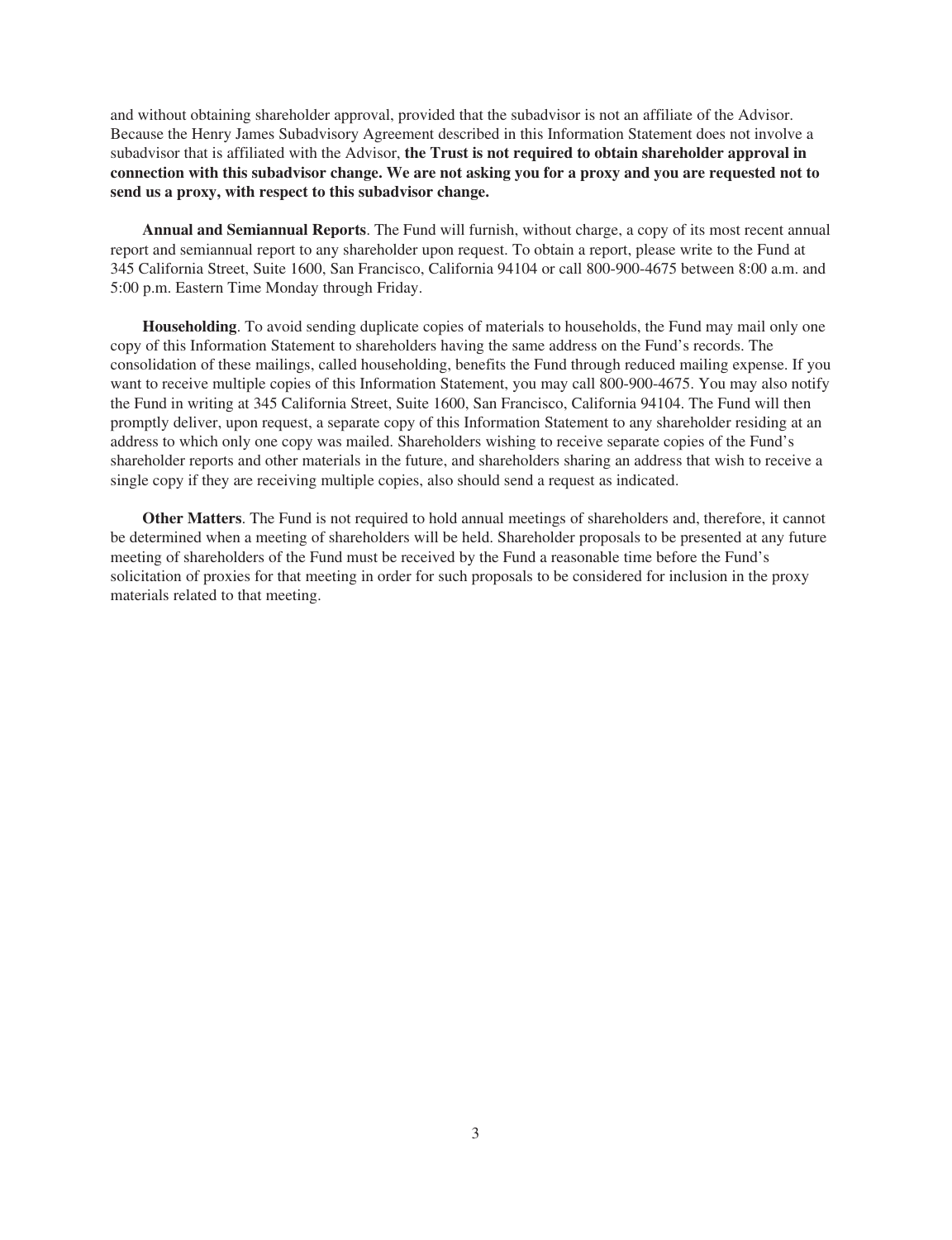## NEW SUBADVISORY AGREEMENT FOR SALIENT INTERNATIONAL SMALL CAP FUND

As described in more detail in the introduction, at its in-person meeting held on July 31, 2018, the Board approved the Henry James Subadvisory Agreement appointing Henry James as subadvisor for the Fund, replacing the Fund's former subadvisor, Pictet.

Pursuant to the Henry James Subadvisory Agreement, and as more fully described below, Henry James will provide a program of continuous investment management for the Fund, make investment decisions for the Fund, and place orders to purchase and sell securities for the Fund in accordance with the Fund's investment objectives, policies and limitations. The Henry James Subadvisory Agreement is not expected to result in any reduction in the level or quality of subadvisory services provided to the Fund. The advisory and subadvisory fees have not changed as a result of the Henry James Subadvisory Agreement. The subadvisory fee is paid by the Advisor, and not by the Fund. In connection with the appointment of Henry James, modifications were made to the Fund's principal investment strategies and a secondary benchmark was added. These changes are discussed more fully below. The Henry James Subadvisory Agreement is dated August 22, 2018 and was approved by the Board (including a majority of the Independent Trustees) at its in-person Board meeting held on July 31, 2018. The subadvisory agreement with Pictet, dated June 9, 2015 (the "Pictet Subadvisory Agreement"), was most recently approved by the Board (including a majority of the Independent Trustees) at its in-person Board meeting held on October 17, 2017 in connection with its annual review and continuance of such agreements.

The expenses of the preparation and mailing of this Information Statement are being paid by the Fund.

## **Henry James**

Henry James is an S-Corporation formed under the laws of the State of Nevada that is registered as an investment advisor under the Advisers Act. The principal offices of Henry James are located at 274 Madison Avenue, Suite 1102, New York, NY 10016.

#### **Henry James Subadvisory Agreement**

The principal responsibilities of Henry James under the Henry James Subadvisory Agreement, and of Pictet under the Pictet Subadvisory Agreement, are substantially the same. The subadvisor manages the day-to-day investment and reinvestment of the assets of the Fund, subject to the supervision of the Board and the Advisor, and formulates a continuous investment program for the Fund consistent with the Fund's investment objective and policies. The subadvisor implements such program by purchases and sales of securities and regularly reports thereon to the Board and the Advisor. Certain terms of the agreements, including certain differences between the agreements, are described below. Certain terms of the Pictet Subadvisory Agreement that were required because Pictet, as an English investment advisor, was regulated by the U.K. Financial Conduct Authority are not applicable to the Henry James Subadvisory Agreement, as noted below.

**Subadvisor Compensation.** As compensation for their services under the Henry James Subadvisory Agreement and the Pictet Subadvisory Agreement, Henry James is paid, and Pictet was paid, a subadvisory fee with respect to the Fund. Subadvisory fees are computed and accrued daily based upon the Fund's average daily net assets, and the sum of the daily fee accruals is paid quarterly in arrears. Subadvisory fees are paid by the Advisor, not by the Fund. The advisory and subadvisory fees have not changed as a result of the Henry James Subadvisory Agreement, as shown in the tables below.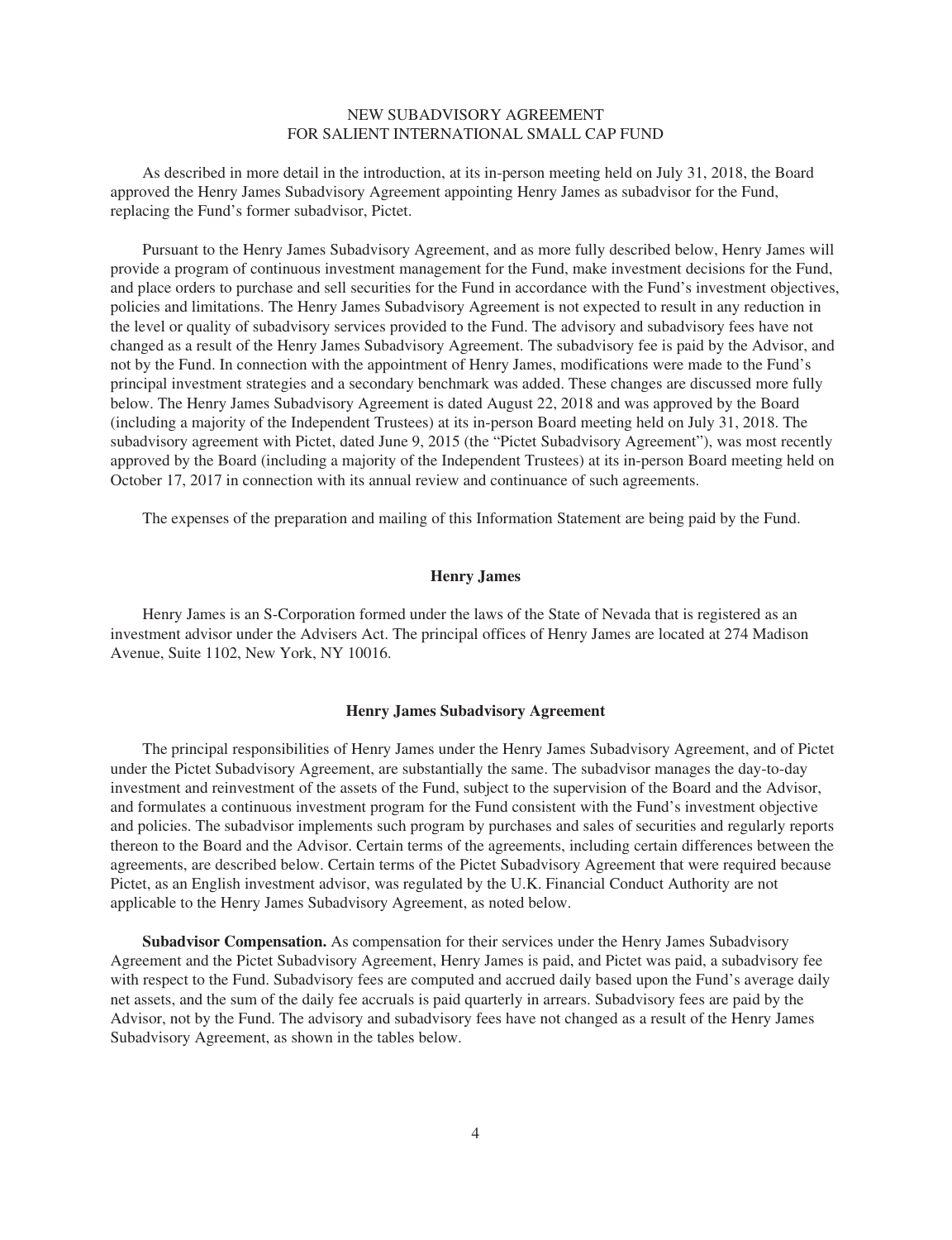| <b>Current Advisory Fee Schedule</b>     |                     | <b>Former Advisory Fee Schedule</b>                |                     |
|------------------------------------------|---------------------|----------------------------------------------------|---------------------|
| Average daily net assets $(\$)$          | Annual rate $(\% )$ | Average daily net assets $(\$)$                    | Annual rate $(\% )$ |
| Up to and including \$500 million        | 1.00                | Up to and including \$500 million                  | 1.00                |
| Over \$500 million up to and including   |                     | Over \$500 million up to and including             |                     |
| \$1 billion                              | 0.975               | \$1 billion                                        | 0.975               |
| Over \$1 billion                         | 0.95                | Over \$1 billion                                   | 0.95                |
| <b>Current Sub-Advisory Fee Schedule</b> |                     | <b>Former Sub-Advisory Fee Schedule</b>            |                     |
| Average daily net assets $(\$)$          |                     | Annual rate $(\%)$ Average daily net assets $(\$)$ | Annual rate $(\% )$ |
| Up to and including \$250 million        | 0.60                | Up to and including \$250 million                  | 0.60                |
| Over \$250 million up to and including   |                     | Over \$250 million up to and including             |                     |
| \$500 million                            | 0.575               | \$500 million                                      | 0.575               |
| Over \$500 million up to and including   |                     | Over \$500 million up to and including             |                     |
| \$1 billion                              | 0.55                | \$1 billion                                        | 0.55                |
| Over \$1 billion                         | 0.525               | Over \$1 billion                                   | 0.525               |

Under the Henry James Subadvisory Agreement, the Advisor and the Sub-Advisor will waive their fees from the Fund proportionately to maintain any expense cap approved by the Board of the Fund from time to time; provided that the minimum net subadvisory fee payable to Henry James will not be less than the annual rate of 0.30%. Under the Pictet Subadvisory Agreement, the same minimum net subadvisory fee of an annual rate of 0.30% applied, but Pictet had only agreed to proportionately waive its expenses as long as the expense cap in place at the time the Pictet Subadvisory Agreement was entered into remained in effect at its then rate. As all subadvisory fees are paid by the Advisor, and not the Fund, this difference between the Henry James and Pictet Subadvisory Agreements does not have an effect on shareholders of the Fund.

### **Changes in Investment Strategies and Addition of Secondary Benchmark**

In connection with approving the Henry James Subadvisory Agreement for the Fund, the Board approved changes to the Fund's principal investment strategies requested by Henry James and the addition of a secondary benchmark for the Fund to provide shareholders with an additional mechanism to compare the performance of the Fund. The Fund's investment objective to seek long-term growth of capital has not changed. The Fund's non-fundamental investment policy of investing at least 80% of its net assets plus borrowings for investment purposes, if any, in equity securities of companies with small market capitalizations located outside of the United States has not been changed. However, the Fund now defines small capitalization companies as those with a market cap, at time of investment, equal to or less than any company in the MSCI EAFE SMID Cap Index. Prior to the implementation of this change, small capitalization companies were determined with reference to the MSCI EAFE Small Cap Index. The combined market capitalization range of the MSCI EAFE Small Cap Index and the MSCI EAFE SMID Cap Index as of June 30, 2018 was \$81 million to \$23.1 billion. The MSCI EAFE Small Cap Index will remain the Fund's primary benchmark, while the MSCI EAFE SMID Cap Index has been added as the Fund's secondary benchmark.

In addition, there are differences between Henry James and Pictet's investment process in managing the Fund.

Henry James employs a "bottom-up" approach to identify 50-70 top investment opportunities using a systematic approach to stock selection and portfolio construction consisting of four stages. First, Henry James screens a stock universe of approximately 1,300 stocks based on proprietary methods to identify stocks it believes have a positive Reward-Risk Ratio. Second, it screens the high Reward-Risk equities with its adaptive fundamental model that points to a company's fundamentals that Henry James believes may perform better in the current market environment. Third, it reviews the equities the previous step highlighted with proprietary fundamental analysis. Fourth, it models the portfolio with a proprietary top-down country ranking scheme, which seeks a lower turnover portfolio that targets overweight positions in higher ranked and fundamentally strong stocks and countries.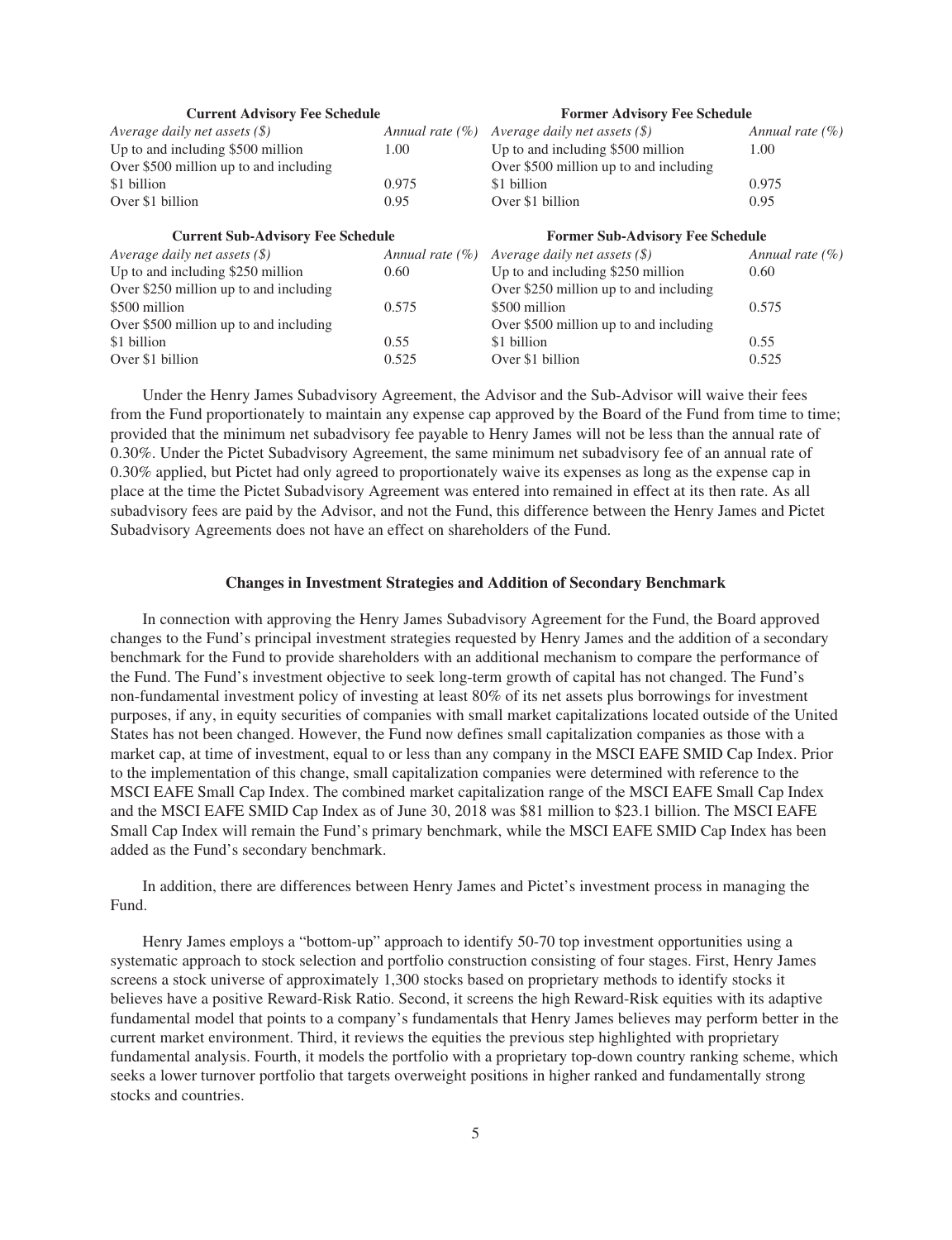In selecting investments for the Fund, Pictet also utilized a "bottom-up" approach, but Pictet sought to identify 120-130 top investment opportunities using a systematic approach to stock selection and portfolio construction consisting of three stages. First, Pictet created a research short list by screening more than 10,000 companies using both absolute measures of value based on returns to equity investors, and relative measures based on return on capital employed. Second, Pictet reviewed a company's strategy, operations, internal controls and management. This evaluation included a review of financial statements focusing on balance sheet strength, operating performance and valuation. Finally, at the stock selection stage, Pictet constructed the portfolio using a team approach.

The Fund is exposed to the same risks under Henry James's management as it was under Pictet's management.

For additional information about the Fund's investment objective and investment strategies, refer to the Fund's prospectus that was filed with the SEC on May 1, 2018, as supplemented on August 10, 2018.

#### **Board Consideration of Henry James Subadvisory Agreement**

At its in-person meeting held on July 31, 2018, the Board, including the Independent Trustees, approved the Henry James Subadvisory Agreement between the Advisor and Henry James with respect to the Fund.

In considering the Henry James Subadvisory Agreement, the Board received in advance of the meeting a variety of materials relating to the Fund and Henry James, including comparative performance information for relevant indices; comparative performance information for comparably managed accounts; and other information provided by the Advisor and Henry James regarding the nature, extent and quality of services to be provided by Henry James under the Henry James Subadvisory Agreement. The Board also took into account discussions with management and information provided to the Board with respect to the services to be provided by Henry James to the Fund.

In considering the Henry James Subadvisory Agreement, the Board considered the timing of Pictet's pending resignation and the importance of maintaining the continuity of the investment program of the Fund.

Throughout the process, the Board asked questions of management and of representatives of Henry James who made a presentation to the Board. The Board was assisted by counsel for the Trust and the Independent Trustees were also separately assisted by independent legal counsel throughout the process.

In approving the Henry James Subadvisory Agreement, the Board, including the Independent Trustees, considered a variety of factors, including those discussed below. The Board also considered other factors (including conditions and trends prevailing generally in the economy, the securities markets and the industry) and did not treat any single factor as determinative, and each Trustee may have attributed different weights to different factors.

#### *Approval of Henry James Subadvisory Agreement*

In making its determination with respect to approval of the Henry James Subadvisory Agreement, the Board considered information relating to Henry James's business, and that the subadvisory fee rates for the Fund under the Henry James Subadvisory Agreement: (i) are the same as the rates under the Pictet Subadvisory Agreement; (ii) are paid by the Advisor not the Fund; and (iii) are a product of arms-length negotiation between the Advisor and Henry James. In addition, approval of the Henry James Subadvisory Agreement will not result in any increase in the advisory fees for the Fund and the advisory fees for the Fund will remain the same at all asset levels.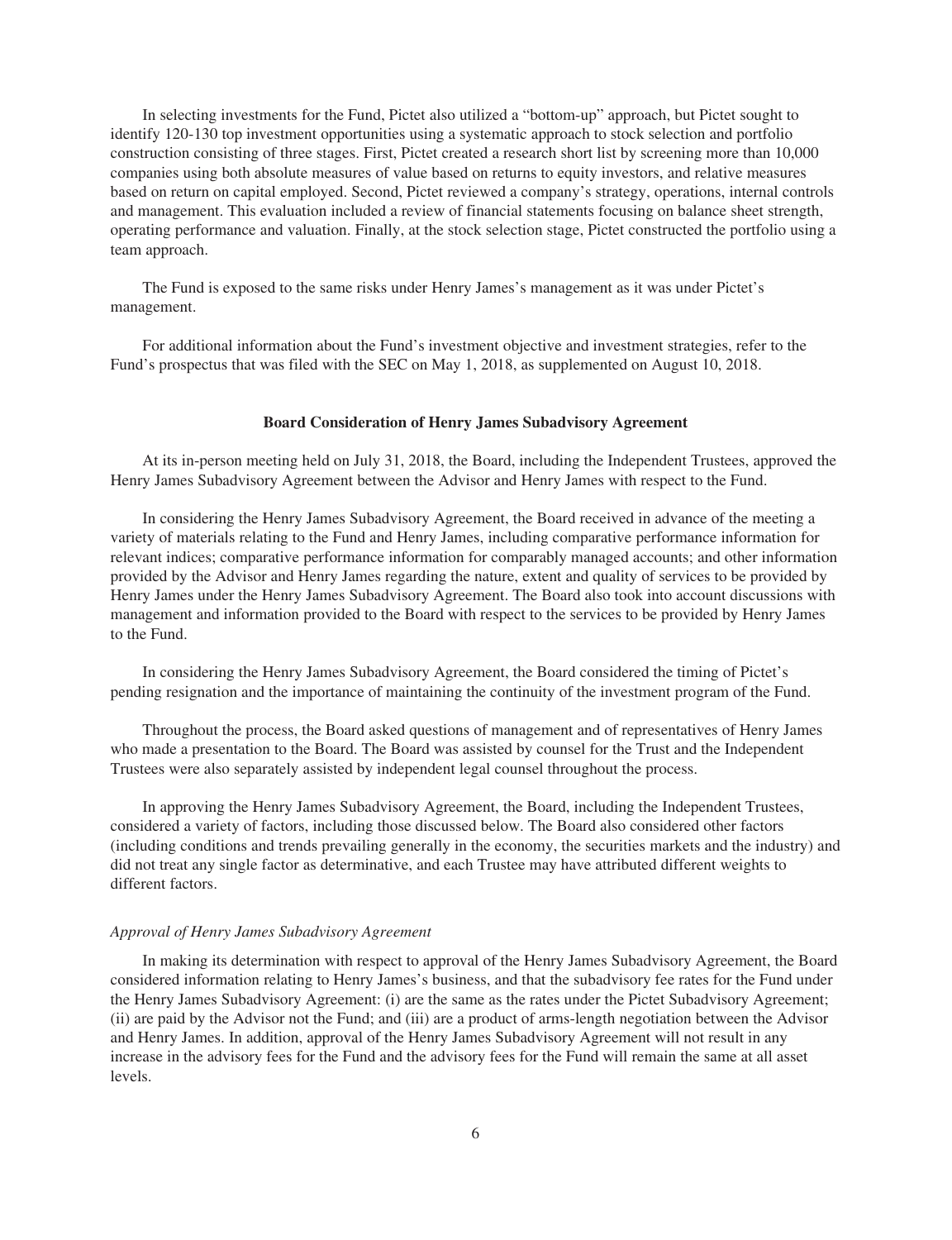*Nature, extent, and quality of services.* With respect to the services to be provided to the Fund by Henry James, the Board considered information provided to the Board by Henry James. The Board considered Henry James's current level of staffing and its overall resources, as well as information relating to Henry James's compensation program. The Board reviewed Henry James's history and investment experience, as well as information regarding the qualifications, background, and responsibilities of Henry James's investment personnel who will provide services to the Fund. The Board also considered, among other things, Henry James's compliance program and any disciplinary history. The Board also considered Henry James's risk assessment and monitoring processes. The Board reviewed Henry James's regulatory history, including whether it was currently involved in any regulatory actions or investigations as well as material litigation, and any settlements and amelioratory actions undertaken, as appropriate. The Board considered that the Advisor will conduct regular periodic reviews of Henry James and its operations in regard to the Fund, including regarding investment processes and organizational and staffing matters. The Board also considered that the Trust's Chief Compliance Officer and his staff will conduct regular, periodic compliance reviews with Henry James and present reports to the Independent Trustees regarding the same, which include evaluating the regulatory compliance systems of Henry James and procedures reasonably designed by it to assure compliance with the federal securities laws. The Board also took into account the financial condition of Henry James.

The Board considered Henry James's investment process and philosophy. The Board took into account that Henry James's responsibilities will include the development and maintenance of an investment program for the Fund that is consistent with the Fund's investment objective, the selection of investment securities and the placement of orders for the purchase and sale of such securities, as well as the implementation of compliance controls related to the performance of these services. The Board also considered Henry James's brokerage policies and practices, including with respect to best execution and soft dollars.

The Board concluded that Henry James would be able to provide an appropriate level of support and resources for the Fund. The Board also considered that Henry James's management of the Fund would be subject to ongoing review by the Advisor and the Board. The Board further concluded that Henry James has the ability to provide high quality investment management services to the Fund over the long-term, and would provide the potential for the growth of assets that could lead to economies of scale that would benefit the Fund.

*Subadvisor compensation.* In considering the cost of services to be provided by Henry James and the profitability to Henry James of its relationship with the Fund, the Board noted that the fees under the Henry James Subadvisory Agreement are paid by the Advisor and not the Fund. The Board also noted that there will be no increase in the advisory fees paid by the Fund as a consequence of the execution of the Henry James Subadvisory Agreement and that the advisory fees paid by the Fund remain the same at all asset levels. The Board noted in this regard that the subadvisory fees under the Henry James Subadvisory Agreement would also remain the same at all asset levels as they were under the Pictet Subadvisory Agreement. The Board also considered comparative fee information regarding the fees paid to subadvisors of peer funds.

The Board also relied on the ability of the Advisor to negotiate the Henry James Subadvisory Agreement with Henry James, which is not affiliated with the Advisor, and the fees thereunder at arm's length. As a result, the costs of the services to be provided and the profits to be realized by Henry James from its relationship with the Trust were not a material factor in the Board's consideration of the Henry James Subadvisory Agreement.

The Board also considered information regarding the nature and scope (including their significance to the Advisor and its affiliates and to Henry James) of any material relationships with respect to Henry James, if applicable. The Board also considered information and took into account any other potential conflicts of interest the Advisor might have in connection with the Henry James Subadvisory Agreement.

In addition, the Board considered other potential indirect benefits that Henry James and its affiliates may receive from Henry James's relationship with the Fund, such as the opportunity to provide advisory services to additional funds managed by the Advisory or its affiliates and reputational benefits.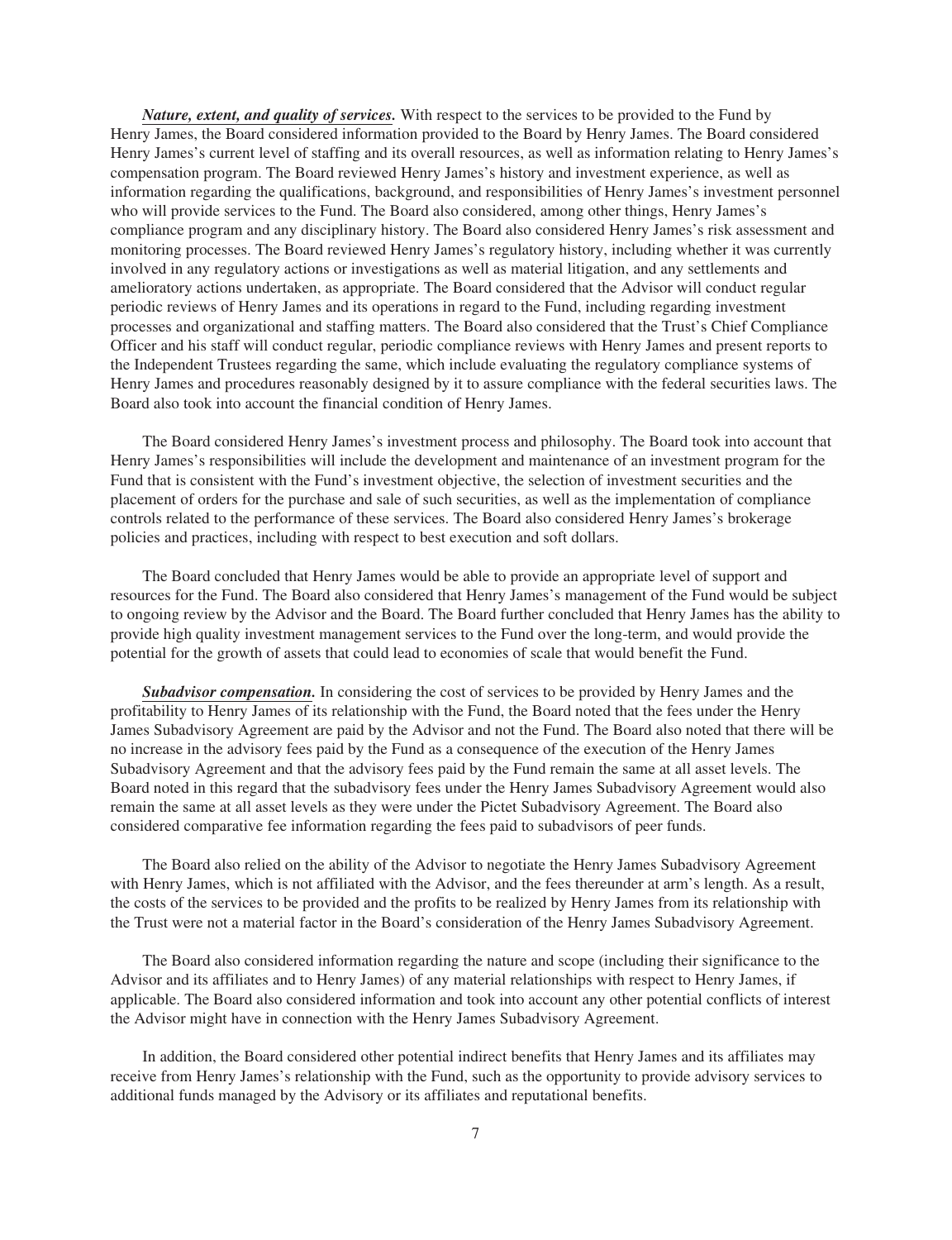The Board concluded that the subadvisory fees to be charged are reasonable in light of the services to be provided to the Fund. The Board also noted that it would have the opportunity to periodically re-examine the appropriateness of the subadvisory fees payable to Henry James in the future.

*Subadvisor performance.* As noted above, the Board considered the Fund's performance as compared to the Fund's benchmark and considered that the Board reviews information about the Fund's performance results at its regularly scheduled meetings. The Board noted the Advisor's expertise and resources in monitoring the performance, investment style, and risk-adjusted performance of Henry James. The Board also noted Henry James's long-term performance for similar accounts, as applicable.

The Board's decision to approve the Henry James Subadvisory Agreement was based on a number of considerations, such as information relating to Henry James's business, which included comparative performance information of similarly targeted products managed by Henry James and the Fund's benchmark; Henry James has extensive experience and demonstrated skills as a manager; and that the subadvisory fee rates for the Fund under the Henry James Subadvisory Agreement: (i) are the same as the rates under the Pictet Subadvisory Agreement; (ii) are fair and reasonable in light of the services to be provided under the Henry James Subadvisory Agreement and related expenses; (iii) are paid by the Advisor not the Fund; (iv) have breakpoints that are reflected as breakpoints in the advisory fees for the Fund in order to permit shareholders to benefit from economies of scale if the Fund grows; and (v) are a product of arms-length negotiation between the Advisor and Henry James. In addition, the Board considered that approval of the Henry James Subadvisory Agreement will not result in any increase in the advisory fees for the Fund and the advisory fees will remain the same for the Fund at all asset levels.

#### **Additional Information About Henry James**

Henry James, an S-Corporation formed under the laws of the State of Nevada, is owned by James O'Leary and members of his immediate family. James O'Leary directly owns 85% of the firm, and the remaining 15% of the firm is owned directly and indirectly by members of his immediate family. The principal offices of Henry James are located at 274 Madison Avenue, Suite 1102, New York, NY 10016. James O'Leary, CFA, and Aidan O'Leary are jointly and primarily responsible for the day-to-day management of the Fund's portfolio.

During the last fiscal year, the Fund did not pay any commissions to any broker affiliated with the Fund.

**Management of Henry James**. The names and principal occupations of the principal executive officers and partners of Henry James are listed below. The business address of each such person is 274 Madison Avenue, Suite 1102, New York, NY 10016.

| <b>Name</b>   | <b>Principal Occupation</b>                                                                                |
|---------------|------------------------------------------------------------------------------------------------------------|
|               | James O'Leary, CFA Chief Executive Officer, Chief Compliance Officer, Chief Investment Officer & Portfolio |
|               | Manager, Henry James                                                                                       |
| Aidan O'Leary | Vice President of Equities & Portfolio Manager, Henry James                                                |

**Similar Investment Companies Managed by Henry James**. As of July 31, 2018, Henry James did not act as advisor or subadvisor to registered investment companies or series thereof having investment objectives and policies similar to those of the Fund.

#### **Comparison of Pictet Subadvisory Agreement and Henry James Subadvisory Agreement**

The terms of the Henry James Subadvisory Agreement and the Pictet Subadvisory Agreement are substantially the same and are described generally below. For convenience, and except when noting differences between the agreements, the agreements are collectively referred to as the "subadvisory agreement," and Henry James and Pictet generally are collectively referred to as the "subadvisor."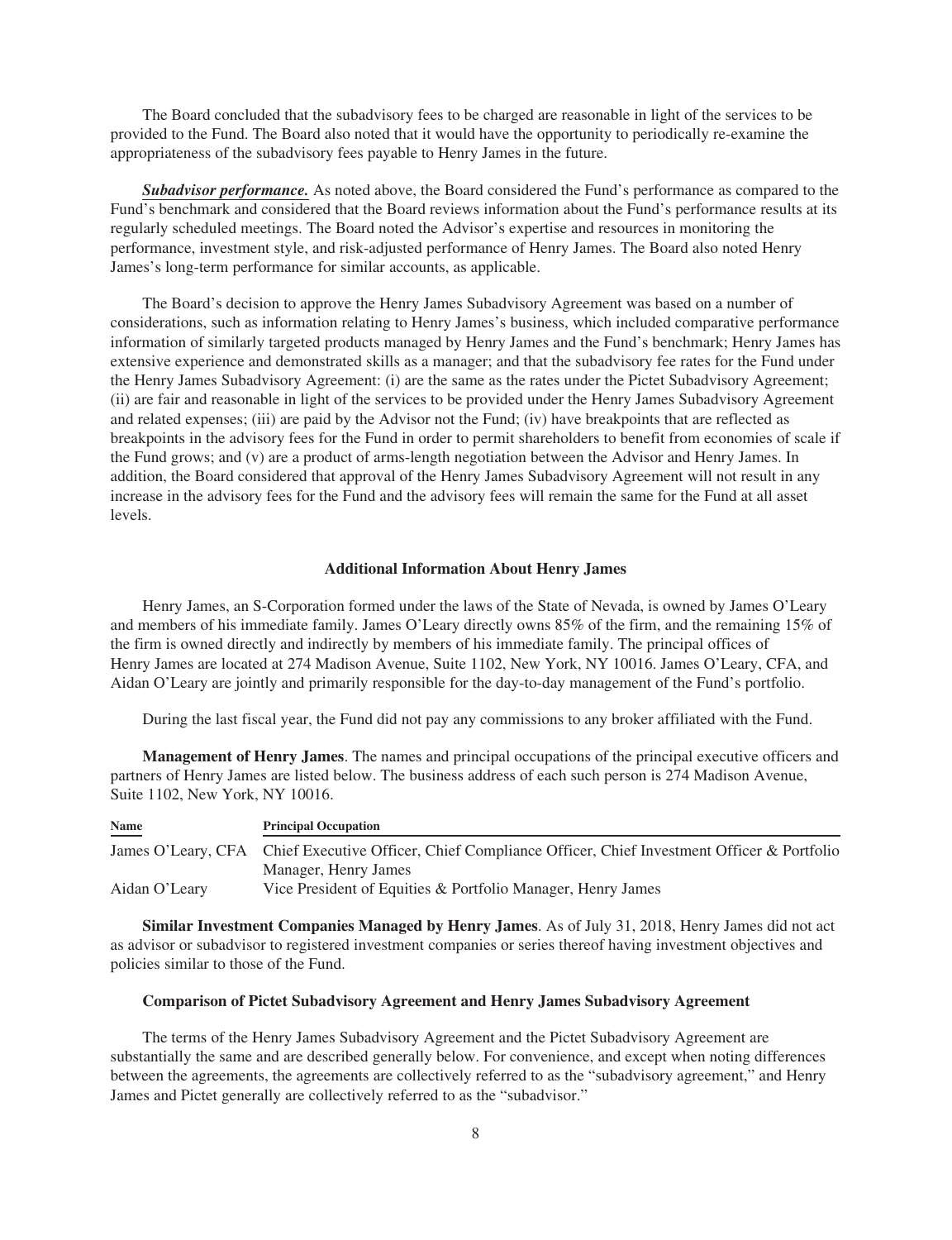**Duties of the Subadvisor**. Subject to the supervision of the Board and the Advisor, the subadvisor manages the investment and reinvestment of the assets of the Fund, and formulates a continuous investment program for the Fund consistent with its investment objective and policies, as described in the then current registration statement of the Trust. The subadvisor implements such program by purchases and sales of securities and regularly reports thereon to the Board and the Advisor. At its expense, the subadvisor furnishes all necessary facilities, including salaries of personnel required for it to execute its duties faithfully. The subadvisor also furnishes administrative facilities, including bookkeeping, clerical personnel and equipment necessary for the efficient conduct of the investment affairs of the Fund (excluding determination of net asset value and shareholder accounting services). In addition, the subadvisor maintains all accounts, books and records with respect to actions by the subadvisor on behalf of the Fund as are required to be maintained by an investment advisor to a registered investment company under the 1940 Act, the Advisers Act, and the rules thereunder.

The subadvisor selects brokers and dealers to effect all transactions, places all necessary orders with brokers, dealers, or issuers and negotiates brokerage commissions, if applicable. The subadvisor is directed at all times to seek to execute brokerage transactions for the Fund in accordance with such policies or practices as may be established by the Trustees and described in the Trust's registration statement, as amended. The subadvisor may pay a broker-dealer that provides research and brokerage services a higher spread or commission for a particular transaction than otherwise might have been charged by another broker-dealer, if the subadvisor determines that the higher spread or commission is reasonable in relation to the value of the brokerage and research services that such broker-dealer provides, viewed in terms of either the particular transaction or the subadvisor's overall responsibilities with respect to accounts managed by the subadvisor. The subadvisor may use for the benefit of its other clients, or make available to companies affiliated with the subadvisor or its directors for the benefit of its clients, any such brokerage and research services that the subadvisor obtains from brokers or dealers, as described above. The Pictet Subadvisory Agreement included a representation that the Fund was ultimately responsible for all legal and regulatory requirements, while the Henry James Subadvisory Agreement does not contain a similar representation. The Pictet Subadvisory Agreement also discussed that Pictet was authorized and regulated by the U.K. Financial Conduct Authority and that Pictet would act as a "data controller" or "data processor" as defined in the Data Protection Act 1998 of the United Kingdom and included corresponding consents of the Trust regarding the enforcement of the Data Protection Act 1998. These provisions were required as a result of Pictet's status as an English investment advisor, and as such are not applicable to and are not included in the Henry James Subadvisory Agreement.

**Term**. The Henry James Subadvisory Agreement was approved by the Trustees and the Independent Trustees at the in-person Board meeting held on July 31, 2018 for an initial two-year term. The Pictet Subadvisory Agreement was initially approved by the Trustees and the Independent Trustees at an in-person Board meeting held on January 13, 2015 for an initial two-year term, and its continuance was most recently approved by the Trustees and the Independent Trustees at an in-person Board meeting held on October 17, 2017. Each subadvisory agreement continues in effect after its initial term only if such continuance is specifically approved at least annually either: (a) by the Trustees; or (b) by the vote of a "majority of the outstanding voting securities" of the Fund (as defined by the 1940 Act). In either event, such continuance must also be approved by the vote of a majority of the Independent Trustees cast in person at a meeting called for the purpose of voting on such approval.

The Pictet Subadvisory Agreement terminated after the close of business on August 22, 2018.

Any required shareholder approval of any continuance of the subadvisory agreement is effective with respect to the Fund if a majority of the outstanding voting securities of the Fund votes to approve such continuance.

**Termination**. The subadvisory agreement provides that it may be terminated (a) at any time without penalty by the Fund upon the vote of a majority of the Trustees or by vote of the majority of the Fund's outstanding voting securities, upon sixty (60) days' written notice to the sub-advisor; (b) by the Advisor at any time without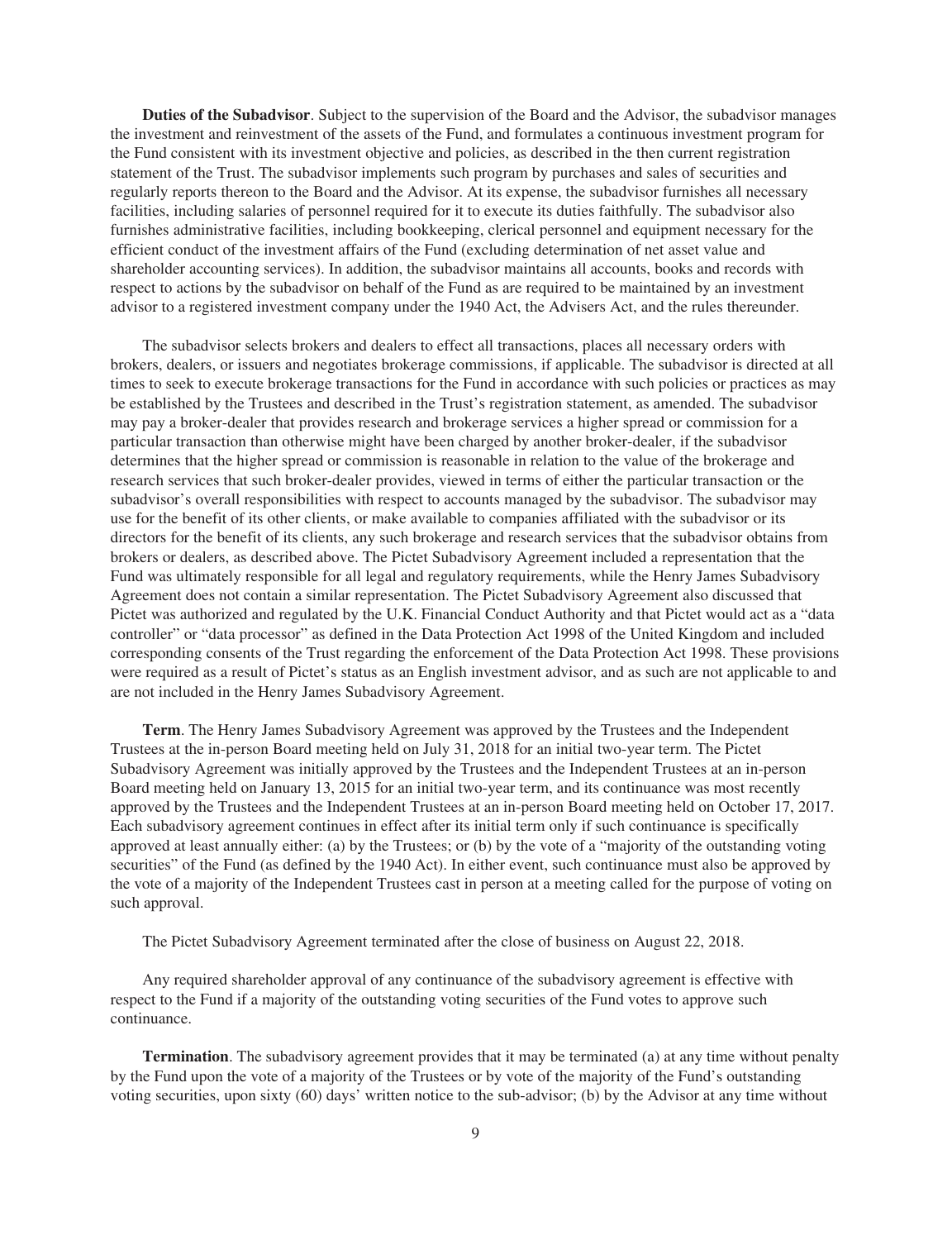penalty, upon sixty (60) days' written notice to the sub-advisor; or (c) by the Sub-Advisor at any time without penalty, upon sixty (60) days' written notice to the Trust. The subadvisory agreement will also terminate automatically in the event of its assignment (as defined in the 1940 Act) or upon written notification from the Advisor or the Trust if the investment management agreement with the Advisor terminates with respect to the Fund.

**Amendments**. The subadvisory agreement may be amended by the parties to the agreement at any time, but only by the mutual written agreement of the parties, and unless such amendment requires shareholder approval.

As described above, pursuant to the Order and with respect to subadvisors that are not affiliates of the Trust or the Advisor, the Advisor is permitted to appoint a new unaffiliated subadvisor for the Fund or change the terms of a subadvisory agreement (including subadvisory fees) without obtaining shareholder approval. The Trust, therefore, is able to engage non-affiliated subadvisors from time to time without the expense and delays associated with holding a meeting of shareholders.

**Liability of Subadvisor**. The subadvisory agreement provides that neither the subadvisor nor any of its directors, officers, employees, affiliates, agents, controlling persons or assigns shall be liable for any act, omission, error of judgment or mistake of law (whether or not deemed a breach of the subadvisory agreement) and/or for any loss suffered by the Trust, the Fund, its shareholders and/or any other person in connection with the matters to which the subadvisory agreement relates; provided that no provision of the subadvisory agreement shall be deemed to protect the sub-advisor against any liability to the Trust, the Fund and/or its shareholders to which it might otherwise be subject by reason of any willful misfeasance, bad faith or gross negligence in the performance of its duties or the reckless disregard of its obligations and duties under the subadvisory agreement.

**Consultation with Subadvisors to the Fund**. Consistent with Rule 17a-10 under the 1940 Act, the subadvisory agreement prohibits the subadvisor from consulting with the following entities concerning transactions for a fund in securities or other assets: (a) other subadvisors to the Fund; (b) other subadvisors to another fund in the Trust; and (c) other subadvisors to funds under common control with the Fund.

**Confidentiality of the Trust's Portfolio Holdings**. The subadvisory agreement provides that the subadvisor is required to treat the Trust's portfolio holdings as confidential information in accordance with the Fund's policies and procedures related to the selective disclosure of portfolio holdings, as such policies may be amended from time to time.

**Compliance Policies.** Pursuant to the subadvisory agreement, the subadvisor agrees to provide the Advisor with its written policies and procedures ("Compliance Policies") as required by Rule 206(4)-7 under the Advisers Act. Throughout the term of the subadvisory agreement, the subadvisor will provide the Advisor with information relating to various compliance matters including material changes in the Compliance Policies and information and access to personnel and resources that the Advisor may reasonably request to enable the Trust to comply with Rule 38a-1 under the 1940 Act.